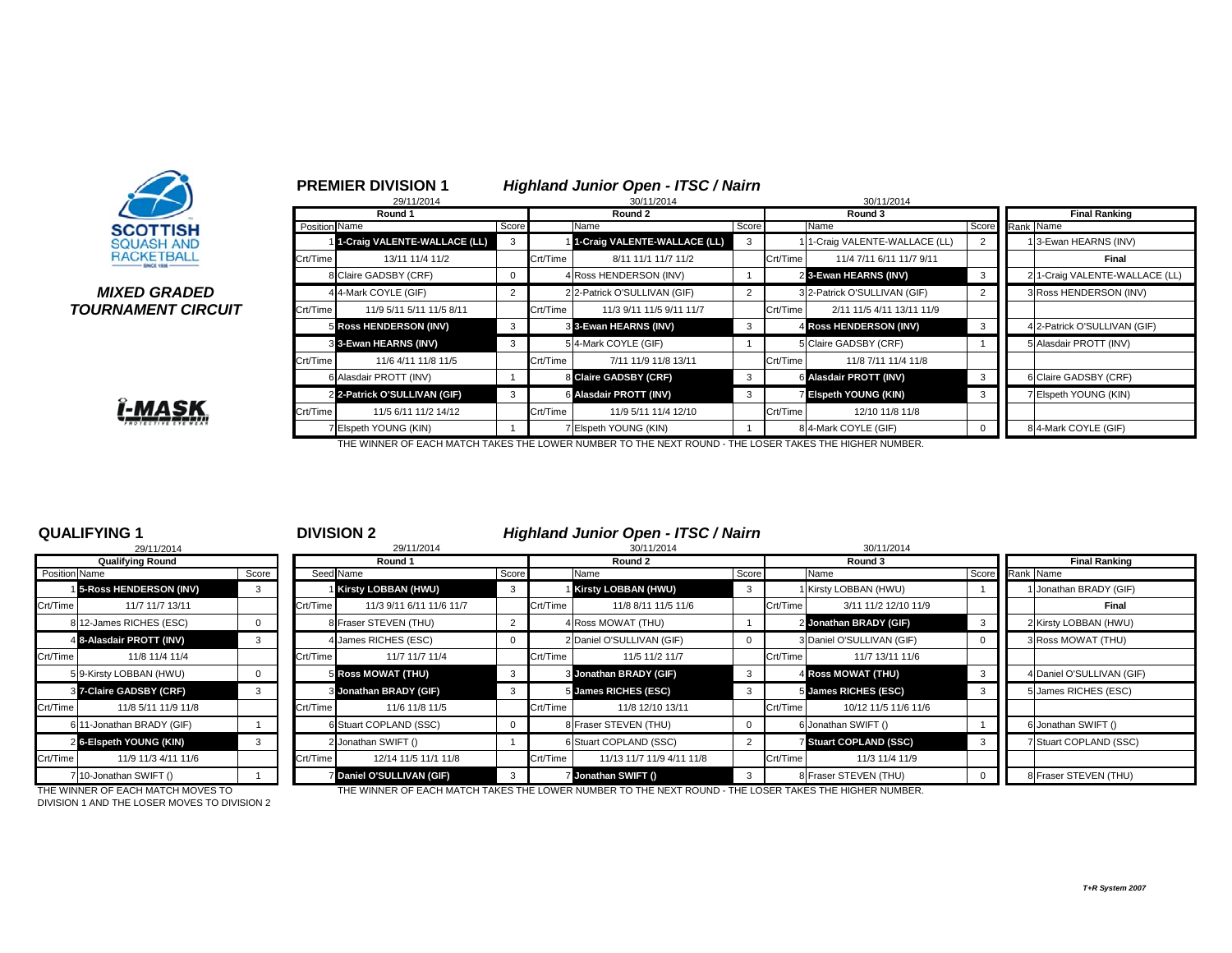# <sup>2</sup> **DIVISION 3** *Highland Junior Open - ITSC / Nairn* 8 29/11/2014 30/11/2014 30/11/2014

|                      | 29/11/2014                   |                |          |
|----------------------|------------------------------|----------------|----------|
|                      | <b>Qualifying Round</b>      |                |          |
| <b>Position Name</b> |                              | Score          | Seed     |
|                      | <b>13-Ross MOWAT (THU)</b>   | 3              |          |
| Crt/Time             | 11/9 11/4 11/6               |                | Crt/Time |
|                      | 8 20-Craig THOMSON (ASRC)    | $\Omega$       | ٤        |
| 4                    | 16-Stuart COPLAND (SSC)      | 3              |          |
| Crt/Time             | 11/6 11/8 11/5               |                | Crt/Time |
|                      | 517-Jack SMILLIE (SGF)       | $\Omega$       |          |
|                      | 3 15-Fraser STEVEN (THU)     | 3              |          |
| Crt/Time             | 11/3 11/4 6/11 8/11 11/8     |                | Crt/Time |
|                      | 619-Christopher MARTIN (CRF) | $\overline{2}$ | б        |
| $\overline{2}$       | 14-Daniel O'SULLIVAN (GIF)   | 3              |          |
| Crt/Time             | 11/3 11/5 11/5               |                | Crt/Time |
|                      | 18-Josie WISHART (SSC)       | $\Omega$       |          |

DIVISION 2 AND THE LOSER MOVES TO DIVISION 3



|               | <b>Qualifying Round</b>           |       |          | Round 1                           |            |          | Round 2                                                             |            |          | Round 3                           |  | <b>Final Ranking</b>       |
|---------------|-----------------------------------|-------|----------|-----------------------------------|------------|----------|---------------------------------------------------------------------|------------|----------|-----------------------------------|--|----------------------------|
| Position Name |                                   | Score |          | Seed Name                         | Score      |          | Name                                                                | Score      |          | Name                              |  | Score Rank Name            |
|               | 1 13-Ross MOWAT (THU)             |       |          | <b>Jack SMILLIE (SGF)</b>         | 3          |          | <b>1 Jack SMILLIE (SGF)</b>                                         |            |          | <b>Jack SMILLIE (SGF)</b>         |  | 1 Jack SMILLIE (SGF)       |
| Crt/Time      | 11/9 11/4 11/6                    |       | Crt/Time | 11/5 11/4 11/5                    |            | Crt/Time | 11/4 11/8 11/7                                                      |            | Crt/Time | 11/8 12/10 11/4                   |  | Final                      |
|               | 8 20-Craig THOMSON (ASRC)         |       |          | 8 John MEEHAN (SGF)               | $^{\rm o}$ |          | 4 Craig THOMSON (ASRC)                                              |            |          | 2 Josie WISHART (SSC)             |  | 2 Josie WISHART (SSC)      |
|               | 4 16-Stuart COPLAND (SSC)         |       |          | 4 Craig THOMSON (ASRC)            | 3          |          | 2 Josie WISHART (SSC)                                               |            |          | <b>3 Christopher MARTIN (CRF)</b> |  | 3 Christopher MARTIN (CRF) |
| Crt/Time      | 11/6 11/8 11/5                    |       | Crt/Time | 11/1 11/9 11/8                    |            | Crt/Time | 11/9 11/5 14/12                                                     |            | Crt/Time | 3/11 11/8 6/11 11/8 11/9          |  |                            |
|               | 5 17-Jack SMILLIE (SGF)           |       |          | 5 Kelvin ANDERSON (SSC)           |            |          | 3 Christopher MARTIN (CRF)                                          |            |          | 4 Craig THOMSON (ASRC)            |  | 4 Craig THOMSON (ASRC)     |
|               | 3 15-Fraser STEVEN (THU)          |       |          | <b>3 Christopher MARTIN (CRF)</b> | 3          |          | 5 Kelvin ANDERSON (SSC)                                             |            |          | 5 John MEEHAN (SGF)               |  | 5 Harry BARRON (NAI)       |
| Crt/Time      | 11/3 11/4 6/11 8/11 11/8          |       | Crt/Time | 11/6 10/12 11/7 11/6              |            | Crt/Time | 11/7 11/6 11/7                                                      |            | Crt/Time | 12/10 9/11 7/11 11/6 12/10        |  |                            |
|               | 6 19-Christopher MARTIN (CRF)     |       |          | 6 Harry BARRON (NAI)              |            |          | 8 John MEEHAN (SGF)                                                 |            |          | 6 Harry BARRON (NAI)              |  | 6 John MEEHAN (SGF)        |
|               | 2 14-Daniel O'SULLIVAN (GIF)      |       |          | 2 Josie WISHART (SSC)             | 3          |          | 6 Harry BARRON (NAI)                                                |            |          | 7 Thomas MARSHALL (SSC)           |  | 7 Thomas MARSHALL (SSC)    |
| Crt/Time      | 11/3 11/5 11/5                    |       | Crt/Time | 11/7 5/11 3/11 11/2 14/12         |            | Crt/Time | 11/4 11/3 14/12                                                     |            | Crt/Time | 9/11 14/12 11/7 11/5              |  |                            |
|               | 718-Josie WISHART (SSC)           |       |          | 7 Thomas MARSHALL (SSC)           |            |          | 7 Thomas MARSHALL (SSC)                                             |            |          | 8 Kelvin ANDERSON (SSC)           |  | 8 Kelvin ANDERSON (SSC)    |
|               | THE WINNER OF FACH MATCH MOVES TO |       |          |                                   |            |          | THE WINNER OF EACH MATCH TAKES THE LOWER NUMBER TO THE NEXT ROUND - | $THF \cup$ |          | OSER TAKES THE HIGHER NUMBER      |  |                            |

THE WINNER OF EACH MATCH MOVES TO THE WINNER OF EACH MATCH TAKES THE LOWER NUMBER TO THE NEXT ROUND - THE LOSER TAKES THE HIGHER NUMBER.



## **QUALIFYING 3**

|                      | 29/11/2014                   |                |
|----------------------|------------------------------|----------------|
|                      | <b>Qualifying Round</b>      |                |
| <b>Position Name</b> |                              | Score          |
| 1                    | 21-Kyle REID (THU)           | $\overline{2}$ |
| Crt/Time             | 11/8 6/11 11/13 11/7 14/16   |                |
|                      | 8 28-Kelvin ANDERSON (SSC)   | 3              |
|                      | 4 24-Harry BARRON (NAI)      | 3              |
| Crt/Time             | 11/6 11/5 11/9               |                |
|                      | 5 25-Omar KHALIL (GOR)       | 0              |
|                      | 3 23-John MEEHAN (SGF)       | 3              |
| Crt/Time             | 8/11 11/6 13/11 11/5         |                |
|                      | 6 27-Robbie HARPER (DUN)     |                |
|                      | 2 22-Thomas MARSHALL (SSC)   | 3              |
| Crt/Time             | 11/6 12/10 11/4              |                |
|                      | 7 26-Catherine HOLLAND (DBY) | 0              |

| <b>Highland Junior Open - ITSC / Nairn</b><br><b>QUALIFYING 3</b><br><b>DIVISION 4</b> |                              |       |          |                                  |       |          |                               |              |          |                               |              |                               |
|----------------------------------------------------------------------------------------|------------------------------|-------|----------|----------------------------------|-------|----------|-------------------------------|--------------|----------|-------------------------------|--------------|-------------------------------|
|                                                                                        | 29/11/2014                   |       |          | 29/11/2014                       |       |          | 30/11/2014                    |              |          | 30/11/2014                    |              |                               |
|                                                                                        | <b>Qualifying Round</b>      |       |          | Round 1                          |       |          | Round 2                       |              |          | Round 3                       |              | <b>Final Ranking</b>          |
| Position Name                                                                          |                              | Score |          | Seed Name                        | Score |          | Name                          | Score        |          | Name                          |              | Score Rank Name               |
|                                                                                        | 21-Kyle REID (THU)           |       |          | I Kyle REID (THU)                | -3    |          | 1 Kyle REID (THU)             |              |          | 1 Robbie HARPER (DUN)         |              | 1 Omar KHALIL (GOR)           |
| Crt/Time                                                                               | 11/8 6/11 11/13 11/7 14/16   |       | Crt/Time | 6/11 11/6 11/0 11/7              |       | Crt/Time | 8/11 5/11 11/8 11/5 11/5      |              | Crt/Time | 11/7 11/9 11/7                |              | Final                         |
|                                                                                        | 8 28-Kelvin ANDERSON (SSC)   | 3     |          | 8 Katie GREGSON-MACLEOD (INV)    |       |          | 4 Robbie HARPER (DUN)         | $\mathbf{3}$ |          | 2 Omar KHALIL (GOR)           | $\mathbf{3}$ | 2 Robbie HARPER (DUN)         |
|                                                                                        | 4 24-Harry BARRON (NAI)      |       |          | 4 Robbie HARPER (DUN)            | 3     |          | 2 Omar KHALIL (GOR)           | 3            |          | 3 Catherine HOLLAND (DBY)     |              | 3 Kyle REID (THU)             |
| Crt/Time                                                                               | 11/6 11/5 11/9               |       | Crt/Time | 4/11 11/9 11/8 11/7              |       | Crt/Time | 11/8 11/6 13/11               |              | Crt/Time | 5/11 11/2 11/8 12/10          |              |                               |
|                                                                                        | 5 25-Omar KHALIL (GOR)       |       |          | 5 Ruadhri MCDOUGALL (SGF)        |       |          | 3 Catherine HOLLAND (DBY)     | 0            |          | 4 Kyle REID (THU)             | - 3          | 4 Catherine HOLLAND (DBY)     |
|                                                                                        | 3 23-John MEEHAN (SGF)       | 3     |          | <b>S</b> Catherine HOLLAND (DBY) | 3     |          | 5 Ruadhri MCDOUGALL (SGF)     | 3            |          | 5 Ruadhri MCDOUGALL (SGF)     | $\mathbf{3}$ | 5 Ruadhri MCDOUGALL (SGF)     |
| Crt/Time                                                                               | 8/11 11/6 13/11 11/5         |       | Crt/Time | 11/7 6/11 11/7 4/11 11/5         |       | Crt/Time | 12/10 7/11 11/4 4/11 11/5     |              | Crt/Time | 11/7 11/6 13/11               |              |                               |
|                                                                                        | 6 27-Robbie HARPER (DUN)     |       |          | 6 James FARRAR (NAI)             |       |          | 8 Katie GREGSON-MACLEOD (INV) |              |          | 6 David RICHES (ESC)          | 0            | 6 David RICHES (ESC)          |
|                                                                                        | 2 22-Thomas MARSHALL (SSC)   |       |          | 2 Omar KHALIL (GOR)              | 3     |          | 6 James FARRAR (NAI)          |              |          | <b>James FARRAR (NAI)</b>     | -3           | 7 James FARRAR (NAI)          |
| Crt/Time                                                                               | 11/6 12/10 11/4              |       | Crt/Time | 11/4 7/11 11/4 11/9              |       | Crt/Time | 11/7 7/11 11/5 2/11 11/8      |              | Crt/Time | 11/8 11/9 11/8                |              |                               |
|                                                                                        | 7 26-Catherine HOLLAND (DBY) |       |          | 7 David RICHES (ESC)             |       |          | <b>David RICHES (ESC)</b>     | $\mathbf{3}$ |          | 8 Katie GREGSON-MACLEOD (INV) |              | 8 Katie GREGSON-MACLEOD (INV) |

THE WINNER OF EACH MATCH MOVES TO THE WINNER OF EACH MATCH TAKES THE LOWER NUMBER TO THE NEXT ROUND - THE LOSER TAKES THE HIGHER NUMBER.

DIVISION 3 AND THE LOSER MOVES TO DIVISION 4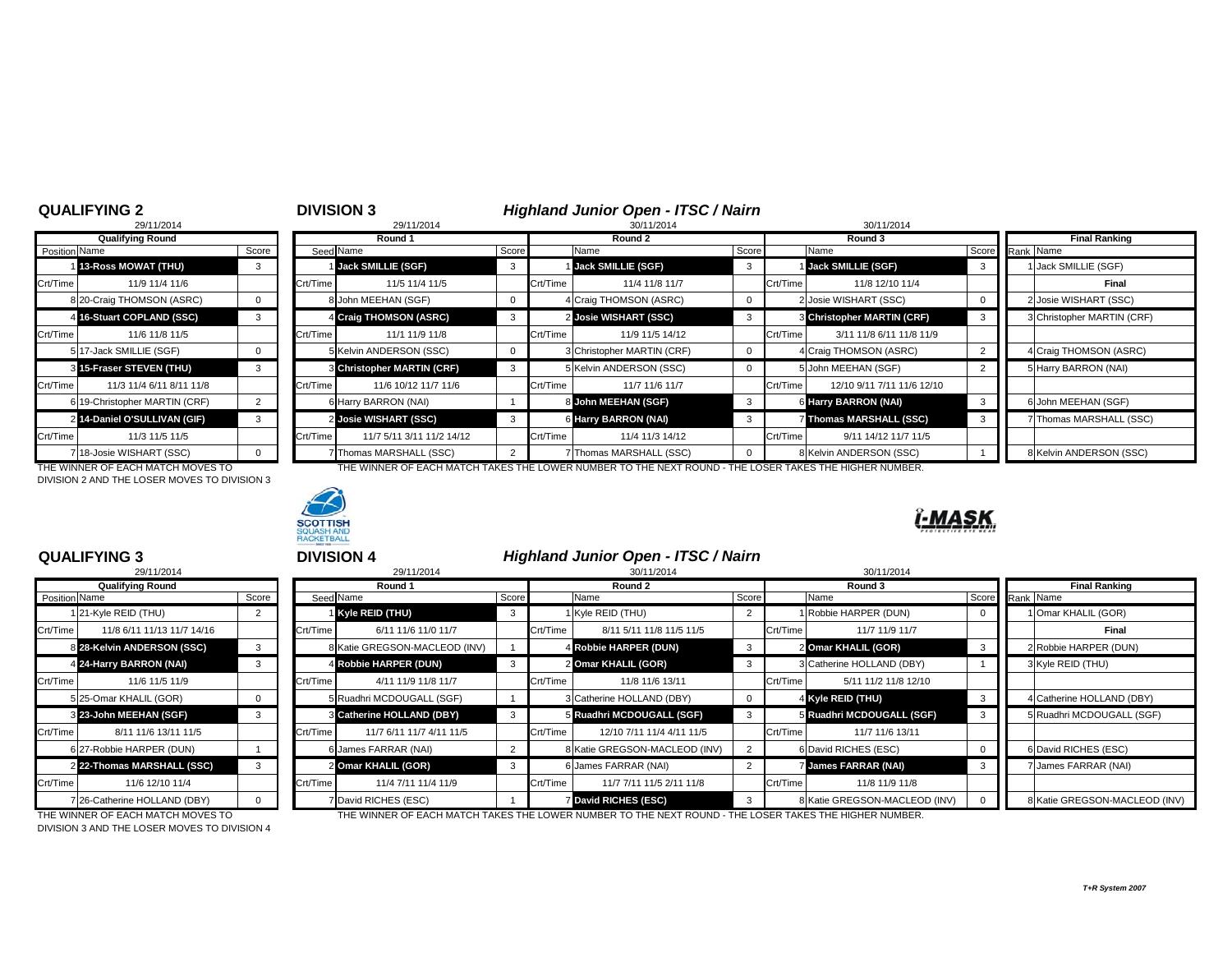# <sup>4</sup> **DIVISION 5** *Highland Junior Open - ITSC / Nairn* 8 29/11/2014 30/11/2014 30/11/2014

|                | 29/11/2014                       |          |          |
|----------------|----------------------------------|----------|----------|
|                | <b>Qualifying Round</b>          |          |          |
| Position Name  |                                  | Score    | Seec     |
|                | 129-Ruadhri MCDOUGALL (SGF)      | 3        |          |
| Crt/Time       | 11/8 11/4 11/9                   |          | Crt/Time |
|                | 8 36-Mark FERGUSON (SSC)         | 0        |          |
|                | 4 32-Luke STEVEN (DLWE)          |          |          |
| Crt/Time       | 11/8 11/9 8/11 11/6              |          | Crt/Time |
|                | 5 33-James FARRAR (NAI)          | 3        |          |
|                | 3 31-Katie GREGSON-MACLEOD (INV) | 3        |          |
| Crt/Time       | 11/2 11/5 11/5                   |          | Crt/Time |
|                | 635-Hugo MACPHERSON (GRN)        | 0        |          |
| $\overline{2}$ | 30-David RICHES (ESC)            | 3        |          |
| Crt/Time       | 11/6 11/3 11/9                   |          | Crt/Time |
|                | 34-Craig SMITH (SSC)             | $\Omega$ |          |

DIVISION 4 AND THE LOSER MOVES TO DIVISION 5



| <b>Qualifying Round</b>                  | Round 1                      |              |          | Round 2                     |       | Round 3                     |       | <b>Final Ranking</b>        |
|------------------------------------------|------------------------------|--------------|----------|-----------------------------|-------|-----------------------------|-------|-----------------------------|
| Score<br>Name                            | Seed Name                    | Score        |          | Name                        | Score | Name                        | Score | Rank Name                   |
| 29-Ruadhri MCDOUGALL (SGF)<br>3          | 1 Luke STEVEN (DLWE)         |              |          | Scott LAFFERTY (THU)        |       | Scott LAFFERTY (THU)        |       | 1 Scott LAFFERTY (THU)      |
| 11/8 11/4 11/9                           | Crt/Time<br>11/7 11/5 11/7   |              | Crt/Time | 11/1 11/5 11/8              |       | Crt/Time<br>11/2 11/5 11/2  |       | Final                       |
| 36-Mark FERGUSON (SSC)<br>0              | 8 Scott LAFFERTY (THU)       | -3           |          | 4 Mark FERGUSON (SSC)       |       | 2 Euan BOOKER-MILBURN (NAI) |       | 2 Euan BOOKER-MILBURN (NAI) |
| 432-Luke STEVEN (DLWE)                   | 4 Mark FERGUSON (SSC)        |              |          | 2 Euan BOOKER-MILBURN (NAI) |       | 3 Finlay MARTIN (CRF)       |       | 3 Finlay MARTIN (CRF)       |
| 11/8 11/9 8/11 11/6                      | Crt/Time<br>11/4 13/11 13/11 |              | Crt/Time | 7/11 6/11 11/8 11/5 17/15   |       | Crt/Time<br>11/9 11/9 11/9  |       |                             |
| 33-James FARRAR (NAI)<br>3               | 5 Joe NIVEN (SSC)            | v            |          | 3 Finlay MARTIN (CRF)       |       | 4 Mark FERGUSON (SSC)       |       | 4 Mark FERGUSON (SSC)       |
| 31-Katie GREGSON-MACLEOD (INV)<br>3      | 3 Hugo MACPHERSON (GRN)      | v            |          | 5 Joe NIVEN (SSC)           |       | 5 Luke STEVEN (DLWE)        | -3    | 5 Luke STEVEN (DLWE)        |
| 11/2 11/5 11/5                           | Crt/Time<br>11/8 11/3 11/8   |              | Crt/Time | 14/12 11/0 12/14 11/8       |       | Crt/Time<br>11/8 11/9 11/8  |       |                             |
| 35-Hugo MACPHERSON (GRN)<br>$\mathbf{0}$ | 6 Finlay MARTIN (CRF)        | -3           |          | 8 Luke STEVEN (DLWE)        |       | 6 Craig SMITH (SSC)         |       | 6 Craig SMITH (SSC)         |
| 30-David RICHES (ESC)<br>3               | 2 Craig SMITH (SSC)          |              |          | 6 Hugo MACPHERSON (GRN)     |       | 7 Hugo MACPHERSON (GRN)     |       | 7 Joe NIVEN (SSC)           |
| 11/6 11/3 11/9                           | Crt/Time<br>11/8 12/10 11/9  |              | Crt/Time | 11/9 11/9 11/8              |       | Crt/Time<br>11/0 11/0 11/0  |       |                             |
| ' 34-Craig SMITH (SSC)                   | 7 Euan BOOKER-MILBURN (NAI)  | $\mathbf{3}$ |          | 7 Craig SMITH (SSC)         |       | 8 Joe NIVEN (SSC)           |       | 8 Hugo MACPHERSON (GRN)     |

THE WINNER OF EACH MATCH MOVES TO THE WINNER OF EACH MATCH TAKES THE LOWER NUMBER TO THE NEXT ROUND - THE LOSER TAKES THE HIGHER NUMBER.



# I-MAS

## **QUALIFYING 5**

|                      | 29/11/2014                       |                |          |
|----------------------|----------------------------------|----------------|----------|
|                      | <b>Qualifying Round</b>          |                |          |
| <b>Position Name</b> |                                  | Score          | Seed     |
|                      | 137-Joe NIVEN (SSC)              | 3              |          |
| Crt/Time             | 11/4 11/1 11/1                   |                | Crt/Time |
|                      | 8 44-Ross DONACHIE (NAI)         | $\Omega$       |          |
|                      | 4 40-Luke SMITH (SSC)            | $\overline{2}$ |          |
| Crt/Time             | 11/9 11/5 8/11 3/11 10/12        |                | Crt/Time |
|                      | 541-Finlay MARTIN (CRF)          | 3              |          |
|                      | <b>3 39-Scott LAFFERTY (THU)</b> | 3              |          |
| Crt/Time             | 11/1 11/0 11/3                   |                | Crt/Time |
|                      | 6 43-Ben BARRON (NAI)            | $\Omega$       |          |
|                      | 238-Euan BOOKER-MILBURN (NAI)    | 3              |          |
| Crt/Time             | 11/0 11/0 11/0                   |                | Crt/Time |
|                      | 42-Kyle LEASK (SSC)              | 0              |          |

|                      | <b>QUALIFYING 5</b>              |          |          | <b>DIVISION 6</b>           |              |          | Highland Junior Open - ITSC / Nairn |          |          |                              |  |                            |
|----------------------|----------------------------------|----------|----------|-----------------------------|--------------|----------|-------------------------------------|----------|----------|------------------------------|--|----------------------------|
|                      | 29/11/2014                       |          |          | 29/11/2014                  |              |          | 30/11/2014                          |          |          | 30/11/2014                   |  |                            |
|                      | <b>Qualifying Round</b>          |          |          | Round 1                     |              |          | Round 2                             |          |          | Round 3                      |  | <b>Final Ranking</b>       |
| Position Name        |                                  | Score    |          | Seed Name                   | Score        |          | Name                                | Score    |          | Name                         |  | Score Rank Name            |
|                      | 137-Joe NIVEN (SSC)              |          |          | Luke SMITH (SSC)            | $^{\circ}$   |          | Sam DEVEY ()                        |          |          | 1 Ryan KIRK (SSC)            |  | 1 Alfonso BRANDIN ()       |
| Crt/Time <sup></sup> | 11/4 11/1 11/1                   |          | Crt/Time | 11/8 11/5 14/12             |              | Crt/Time | 11/9 7/11 11/4 11/2                 |          | Crt/Time | 11/7 11/5 11/9               |  | Final                      |
|                      | 8 44-Ross DONACHIE (NAI)         |          |          | 8 Sam DEVEY ()              | 3            |          | 4 Ryan KIRK (SSC)                   | -3       |          | 2 Alfonso BRANDIN ()         |  | 2 Ryan KIRK (SSC)          |
|                      | 440-Luke SMITH (SSC)             |          |          | 4 Ross DONACHIE (NAI)       | $\mathbf{0}$ |          | 2 Alfonso BRANDIN ()                |          |          | 3 Ben BARRON (NAI)           |  | 3 Sam DEVEY ()             |
| Crt/Time             | 11/9 11/5 8/11 3/11 10/12        |          | Crt/Time | 11/1 11/3 11/7              |              | Crt/Time | 11/5 11/3 11/8                      |          | Crt/Time | 11/7 11/13 11/9 11/6         |  |                            |
|                      | 5 41-Finlay MARTIN (CRF)         | 3        |          | 5 Ryan KIRK (SSC)           | $\mathbf{3}$ |          | 3 Ben BARRON (NAI)                  |          |          | 4 Sam DEVEY ()               |  | 4 Ben BARRON (NAI)         |
|                      | <b>8 39-Scott LAFFERTY (THU)</b> | 3        |          | <b>3 Ben BARRON (NAI)</b>   | 3            |          | 5 Ross DONACHIE (NAI)               |          |          | 5 Luke SMITH (SSC)           |  | 5 Michael MARTIN (GIF)     |
| Crt/Time             | 11/1 11/0 11/3                   |          | Crt/Time | 11/8 12/10 11/8             |              | Crt/Time | 11/5 9/11 11/2 11/4                 |          | Crt/Time | 6/11 11/8 12/10 2/11 11/7    |  |                            |
|                      | 6 43-Ben BARRON (NAI)            | $\Omega$ |          | 6 Michael MARTIN (GIF)      | $\mathbf{0}$ |          | 8 Luke SMITH (SSC)                  | $_{3}$   |          | 6 Michael MARTIN (GIF)       |  | 6 Luke SMITH (SSC)         |
|                      | 2 38-Euan BOOKER-MILBURN (NAI)   |          |          | 2 Kyle LEASK (SSC)          | $\mathbf{0}$ |          | 6 Michael MARTIN (GIF)              |          |          | 7 Kyle LEASK (SSC)           |  | <b>Ross DONACHIE (NAI)</b> |
| Crt/Time             | 11/0 11/0 11/0                   |          | Crt/Time | 11/0 11/0 11/0              |              | Crt/Time | 11/0 11/0 11/0                      |          | Crt/Time | 11/0 11/0 11/0               |  |                            |
|                      | 7 42-Kyle LEASK (SSC)            | $\Omega$ |          | <b>7 Alfonso BRANDIN ()</b> | -3           |          | 7 Kyle LEASK (SSC)                  | $\Omega$ |          | <b>8 Ross DONACHIE (NAI)</b> |  | 8 Kyle LEASK (SSC)         |

THE WINNER OF EACH MATCH MOVES TO THE WINNER OF EACH MATCH TAKES THE LOWER NUMBER TO THE NEXT ROUND - THE LOSER TAKES THE HIGHER NUMBER.

DIVISION 5 AND THE LOSER MOVES TO DIVISION 6

*T+R System 2007*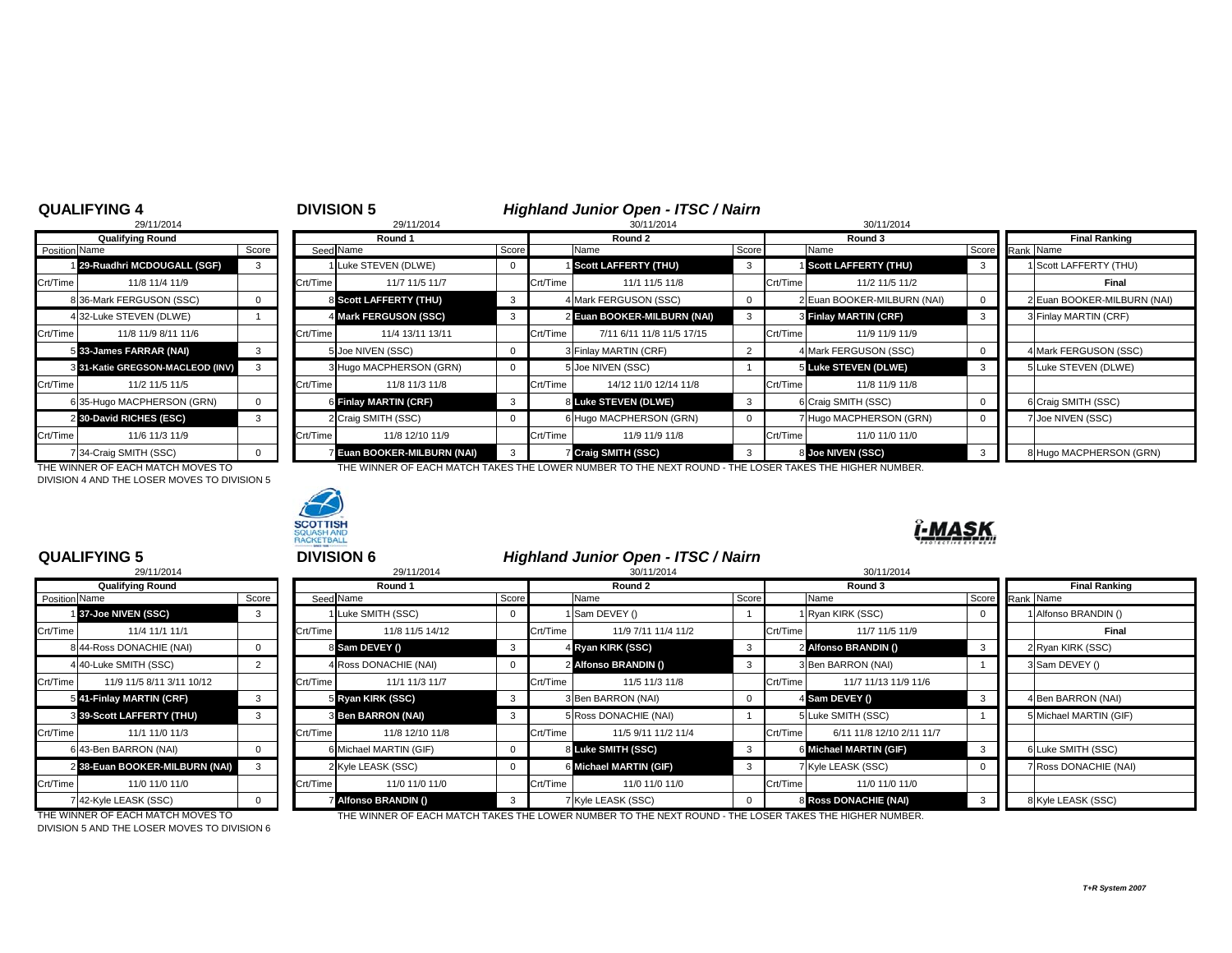# <sup>6</sup> **DIVISION 7** *Highland Junior Open - ITSC / Nairn* 8 29/11/2014 30/11/2014 30/11/2014

|               | 29/11/2014                   |          |          |
|---------------|------------------------------|----------|----------|
|               | <b>Qualifying Round</b>      |          |          |
| Position Name |                              | Score    | Seed     |
|               | 145-Kirsty CARSWELL (SGF)    | 0        |          |
| Crt/Time      | 11/4 11/7 11/6               |          | Crt/Time |
|               | 8 52-Ryan KIRK (SSC)         | 3        |          |
|               | 4 48-Findlay MCDOUGALL (SGF) | 0        |          |
| Crt/Time      | 11/9 11/4 11/9               |          | Crt/Time |
|               | 5 49-Michael MARTIN (GIF)    | 3        |          |
|               | 347-Kieran MCILLHATTON (INV) | $\Omega$ |          |
| Crt/Time      | 11/5 11/4 11/6               |          | Crt/Time |
|               | 6 51-Sam DEVEY ()            | 3        |          |
|               | 2 46-Adam MACDOUGALL (INV)   | 0        |          |
| Crt/Time      | 11/3 11/3 11/2               |          | Crt/Time |
|               | 7 50-Alfonso BRANDIN ()      | 3        |          |

DIVISION 6 AND THE LOSER MOVES TO DIVISION 7



| <b>Qualifying Round</b> |                                  |              |          | Round 1                                                                                              |       |          | Round 2                    |       |          | Round 3                    |                 |  | <b>Final Ranking</b>       |  |
|-------------------------|----------------------------------|--------------|----------|------------------------------------------------------------------------------------------------------|-------|----------|----------------------------|-------|----------|----------------------------|-----------------|--|----------------------------|--|
| Position Name           |                                  | Score        |          | Seed Name                                                                                            | Score |          | Name                       | Score |          | Name                       | Score Rank Name |  |                            |  |
|                         | 45-Kirsty CARSWELL (SGF)         | $\mathbf{0}$ |          | 1 Kirsty CARSWELL (SGF)                                                                              |       |          | 1 August SCHMID ()         |       |          | 1 August SCHMID ()         |                 |  | Alexander BUESCHER ()      |  |
| Crt/Time                | 11/4 11/7 11/6                   |              | Crt/Time | 11/5 10/12 8/11 11/6 11/5                                                                            |       | Crt/Time | 11/7 11/1 11/3             |       | Crt/Time | 12/10 3/11 5/11 11/3 11/5  |                 |  | Final                      |  |
|                         | 8 52-Ryan KIRK (SSC)             |              |          | 8 August SCHMID ()                                                                                   |       |          | 4 Findlay MCDOUGALL (SGF)  |       |          | 2 Alexander BUESCHER ()    |                 |  | 2 August SCHMID ()         |  |
|                         | 448-Findlay MCDOUGALL (SGF)      | $\mathbf{0}$ |          | 4 Findlay MCDOUGALL (SGF)                                                                            |       |          | 2 Emma NIVEN (SSC)         |       |          | 3 Emma NIVEN (SSC)         |                 |  | 3 Findlay MCDOUGALL (SGF)  |  |
| Crt/Time                | 11/9 11/4 11/9                   |              | Crt/Time | 11/9 11/9 9/11 9/11 11/6                                                                             |       | Crt/Time | 11/7 11/5 11/8             |       | Crt/Time | 11/5 11/8 11/2             |                 |  |                            |  |
|                         | 5 49-Michael MARTIN (GIF)        |              |          | 5 Callum ROSS (ASRC)                                                                                 |       |          | 3 Alexander BUESCHER ()    | - 3   |          | 4 Findlay MCDOUGALL (SGF)  |                 |  | <b>I Emma NIVEN (SSC)</b>  |  |
|                         | 347-Kieran MCILLHATTON (INV)     | $\mathbf 0$  |          | 3 Kieran MCILLHATTON (INV)                                                                           | 0     |          | 5 Callum ROSS (ASRC)       |       |          | 5 Kirsty CARSWELL (SGF)    |                 |  | 5 Kirsty CARSWELL (SGF)    |  |
| Crt/Time                | 11/5 11/4 11/6                   |              | Crt/Time | 11/3 11/0 11/6                                                                                       |       | Crt/Time | 11/7 11/4 11/8             |       | Crt/Time | 11/2 11/3 11/8             |                 |  |                            |  |
|                         | 6 51-Sam DEVEY ()                |              |          | 6 Alexander BUESCHER ()                                                                              | 3     |          | 8 Kirsty CARSWELL (SGF)    |       |          | 6 Adam MACDOUGALL (INV)    |                 |  | 6 Adam MACDOUGALL (INV)    |  |
|                         | 246-Adam MACDOUGALL (INV)        | $\Omega$     |          | 2 Adam MACDOUGALL (INV)                                                                              |       |          | 6 Kieran MCILLHATTON (INV) |       |          | 7 Kieran MCILLHATTON (INV) |                 |  | Callum ROSS (ASRC)         |  |
|                         | 11/3 11/3 11/2                   |              | Crt/Time | 11/5 5/11 9/11 11/9 11/6                                                                             |       | Crt/Time | 11/6 11/6 11/2             |       | Crt/Time | 11/4 11/4 11/4             |                 |  |                            |  |
|                         | 7 50-Alfonso BRANDIN ()          |              |          | <b>Z Emma NIVEN (SSC)</b>                                                                            |       |          | 7 Adam MACDOUGALL (INV)    |       |          | 8 Callum ROSS (ASRC)       |                 |  | 8 Kieran MCILLHATTON (INV) |  |
| Crt/Time                | TUE WINNER OF FACU MATCUMOVER TO |              |          | THE WINNER OF EACH MATCH TAKES THE LOWER NUMBER TO THE NEVT ROUND. THE LOSER TAKES THE HIGHER NUMBER |       |          |                            |       |          |                            |                 |  |                            |  |

THE WINNER OF EACH MATCH MOVES TO THE WINNER OF EACH MATCH TAKES THE LOWER NUMBER TO THE NEXT ROUND - THE LOSER TAKES THE HIGHER NUMBER.

#### **QUALIFYING 7**

|                      | 29/11/2014                 |          |
|----------------------|----------------------------|----------|
|                      | <b>Qualifying Round</b>    |          |
| <b>Position Name</b> |                            | Score    |
|                      | 153-Callum ROSS (ASRC)     | 3        |
| Crt/Time             | 11/9 11/4 11/5             |          |
|                      | 8 60-Travis MORGAN (SSC)   | 0        |
|                      | 4 56-Tabitha STEVEN (DLWE) | $\Omega$ |
| Crt/Time             | 11/3 11/8 11/2             |          |
|                      | 5 57-Alexander BUESCHER () | 3        |
|                      | 3 55-Stewart HORNAL (SSC)  | 1        |
| Crt/Time             | 11/4 13/11 11/2 11/2       |          |
|                      | 6 59-August SCHMID ()      | 3        |
|                      | 254-Emma NIVEN (SSC)       | 3        |
| Crt/Time             | 13/11 11/9 11/7            |          |
|                      | 7 58-Cassie TUCKER ()      | 0        |

 <sup>7</sup> **DIVISION 8** *Highland Junior Open - ITSC / Nairn* 8 29/11/2014 30/11/2014 30/11/2014 **Qualifying Round Round 1 Round 2 Round 3 Final Ranking** Name Score Seed Name Score Name Score Name Score Rank Name **Stewart HORNAL (SSC)** 3 1 Stewart HORNAL (SSC) 0 1 Jamie BYGRAVE () 2 1 Cassie TUCKER () Crt/Time 11/3 11/1 11/3 Crt/Time 11/4 11/9 11/7 Crt/Time 5/11 12/10 11/7 9/11 11/8 **Final** 8 60-Travis MORGAN (SSC) | 0 | | 8 Aaron SIMMONDS () | 0 | 4 **Jamie BYGRAVE () 3 | 2 2 Cassie TUCKER ()** 3 | 2 Jamie BYGRAVE () 4 56-Tabitha STEVEN (DLWE) 0 4 Travis MORGAN (SSC) 0 2 Beth MOGLIA (SGF) 2 3 **Beth MOGLIA (SGF)** 3 3 Beth MOGLIA (SGF) crt/Time 11/9 11/6 11/3 Crt/Time 11/9 11/6 11/6 11/6 11/6 11/6 11/3 **57-Alexander BUESCHER ()** 3 5 **Jamie BYGRAVE ()** 3 3 **Cassie TUCKER ()** 3 4 Stewart HORNAL (SSC) 0 4 Stewart HORNAL (SSC) 3 **Cassie TUCKER ()** 3 3 5 Travis MORGAN (SSC) 0 3 5 Aaron SIMMONDS () 0 5 Timur FATTAKHOV () Crt/Time 11/4 13/11 11/2 11/2 I LCrt/Time 1 11/9 11/5 11/9 I LCrt/Time 1 11/8 11/9 12/10 11/3 12/10 11/3 12/10 11/5 12/10 11/3 **5 59-August SCHMID () 3 6 |**Timur FATTAKHOV () 8 **Aaron SIMMONDS () 3 6 |Timur FATTAKHOV () 3 6 |Aaron SIMMONDS () 54-Email AIR COLORENT CONTROVER COLORENT OF CONTROL AND ATTACKHOV ()** 3 7 Tabitha STEVEN (DLWE) 0 7 Travis MORGAN (SSC) Crt/Time 11/4 11/2 11/4 **Crt/Time 11/8 11/7 11/3** Crt/Time 11/4 11/8 12/10 7 58-Cassie TUCKER () 0 7 **Beth MOGLIA (SGF)** 3 7 Tabitha STEVEN (DLWE) 0 8 **Travis MORGAN (SSC)** 3 8 Tabitha STEVEN (DLWE)

DIVISION 7 AND THE LOSER MOVES TO DIVISION 8

THE WINNER OF EACH MATCH MOVES TO THE WINNER OF EACH MATCH TAKES THE LOWER NUMBER TO THE NEXT ROUND - THE LOSER TAKES THE HIGHER NUMBER.